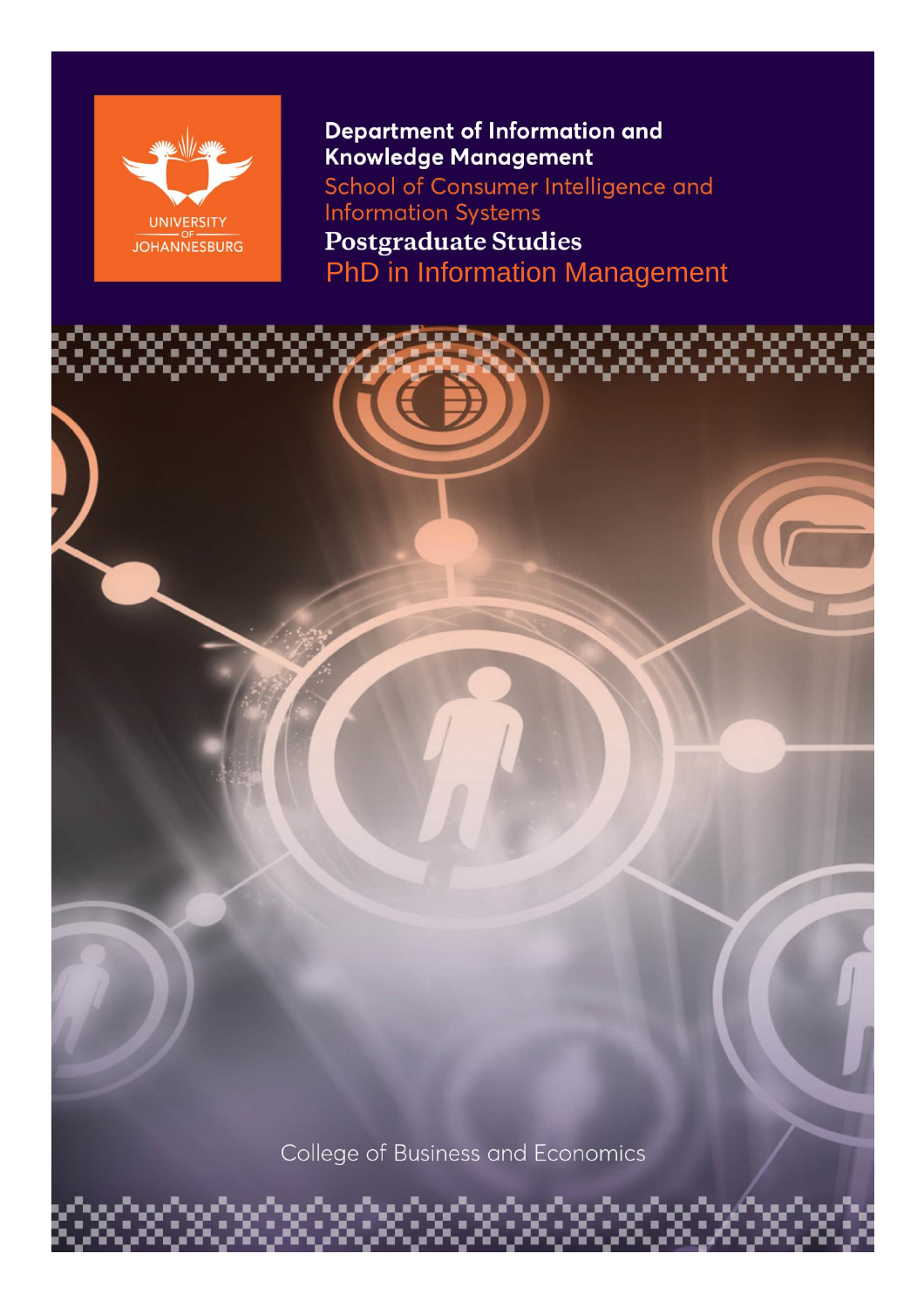# PhD IN INFORMATION MANAGEMENT

#### **1. GENERAL**

Thank you for your interest in the PhD (Information Management) degree at the University of Johannesburg. This document will provide a detailed overview of the programme.

#### **2. COMPOSITION OF THE PROGRAMME**

The programme is offered on a full-time or part-time basis:

| <b>Full-time</b>       | <b>Part-time</b>                    |
|------------------------|-------------------------------------|
| Completed in 24 months | Completed in 36 months<br>$\bullet$ |

#### **3. ABOUT THIS QUALIFICATION**

Through the final Doctoral thesis, a qualifying student would show evidence of independent and original scientific work. The thesis would constitute a contribution to the knowledge of, and insight into, the subject discipline of Information and Knowledge Management as well as the field of research. Qualifying students will display applied competence in research methodology, and the proper written and/or oral communication of the research process and findings. The student should be able to reflect on his/her research decisions and applications to assess the effect thereof in the holistic context of research in the information industry.

#### **4. ENTRANCE REQUIREMENTS**

The PhD programme receives a number of applications throughout the year and students are selected on academic merit, research subject topic and supervising capacity. This means that even if you meet the academic criteria outlined below, your acceptance is not guaranteed.

- Access will be provided to students in possession of any relevant Master's degree qualification on NQF Level 8/9.
- A student must have attained **a minimum of 65%** average.

#### **5. APPLICATION PROCESS**

Applications open annually at the beginning of April and close on the  $30<sup>th</sup>$  of September. The application process is purely online, no email or paper-based applications will be reviewed. Please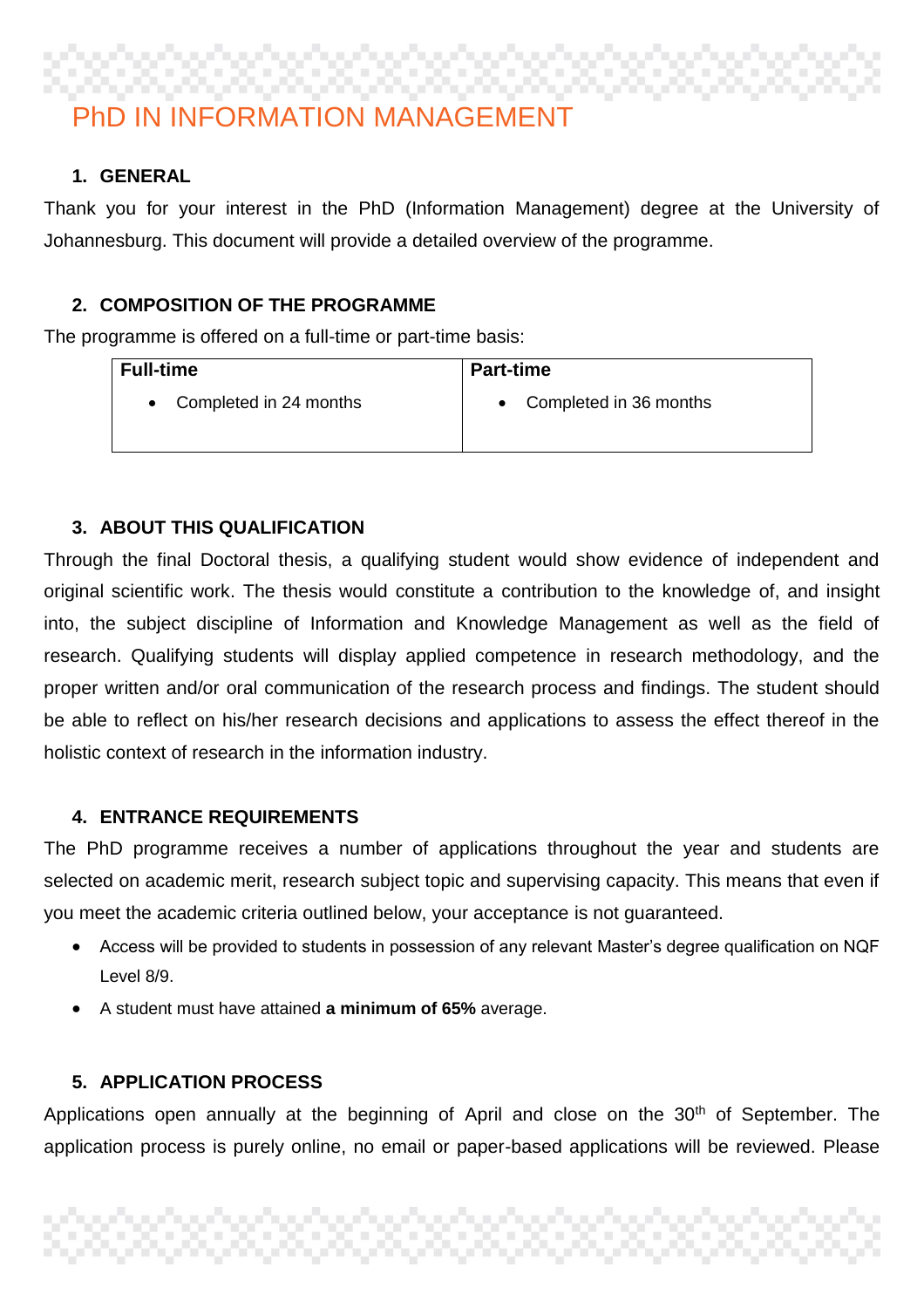visit UJ's website to apply. Should you experience problems with the online system please contact the Student Enrolment Centre on 011 559 4555.

#### **6. FAQS**

*1. If I am working full-time, will I be able to complete the programme on a full-time basis?*

We don't recommend students who are working full-time to register on a full-time basis.

*2. My marks are below the 65% required but I do have work experience. Is this experience taken into consideration?*

Work experience is taken into consideration to some extent but doesn't guarantee a place on the programme.

*3. How much are the fees?*

The fees are adjusted annually and cannot be confirmed by the Department, but Student Finances will be able to confirm - 011 559 3935.

*4. My company wants to pay for my fees. Can you give me a quote?*

Please contact the College of Business Economics on 011 559 3875 or you can contact Student Finances directly on 011 559 3935.

### **Ready to apply?**

Visit the UJ homepage **[www.uj.ac.za](http://www.uj.ac.za/)** and click on Study@UJ to apply for this qualification. All applications are done online.

**Cost:** *Please visit the UJ Student Finance page for any queries related to the costs of this qualification. The student finance page can be accessed* from the UJ home page at [www.uj.ac.za.](http://www.uj.ac.za/) Click on Study@UJ and select Student Finance.

**Bursaries / Funding**: Please visit [www.uj.ac.za/cbe](http://www.uj.ac.za/cbe) and click on bursaries to view potential bursary opportunities. You can also visit the UJ home page at [www.uj.ac.za](http://www.uj.ac.za/) and click on Study@UJ followed by Student Finance to view further bursary and funding opportunities.

## Key contact information